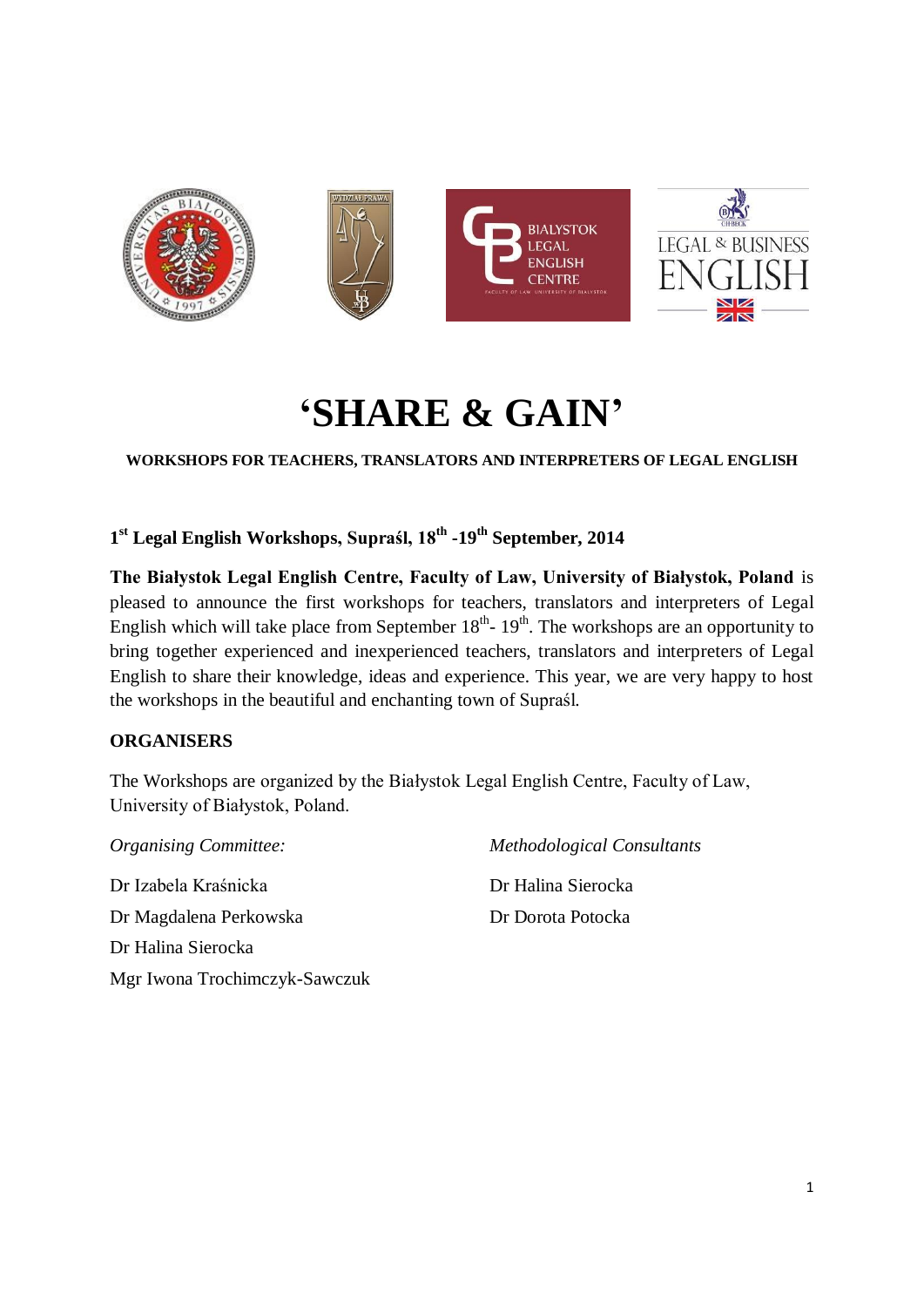# **WORKSHOPS PROGRAMME**

|                 | 17 <sup>th</sup> September 2014 (Wednesday) |
|-----------------|---------------------------------------------|
| 19.00           | <b>Welcome Dinner</b>                       |
|                 | 18 <sup>th</sup> September 2014 (Thursday)  |
| 8.30-8.45       | Registration                                |
| 8.45-9.00       | <b>Opening Address</b>                      |
| 9.00-10.15      | <b>First Workshop Session</b>               |
| 10.15-10.30     | <b>Coffee Break</b>                         |
| 10.30-11.45     | <b>Second Workshop Session</b>              |
| $12.00 - 13.15$ | Third Workshop Session                      |
| $13.15 - 14.15$ | Lunch                                       |
| $14.15 - 15.30$ | <b>Fourth Workshop Session</b>              |
| $15.45 - 17.30$ | Visit to the Museum of Icons (optional)     |
| 19.00           | <b>Social Event</b>                         |
|                 | 19 <sup>th</sup> September 2014 (Friday)    |
| $9.00 - 10.15$  | <b>Fifth Workshop Session</b>               |
| $10.15 - 10.45$ | <b>Coffee Break</b>                         |
| $10.45 - 12.00$ | <b>Sixth Workshop Session</b>               |
| $12.00 - 13.15$ | Seventh Workshop Session                    |
| $13.15 - 14.30$ | <b>Eighth Workshop Session</b>              |
| $14.30 - 15.30$ | Lunch                                       |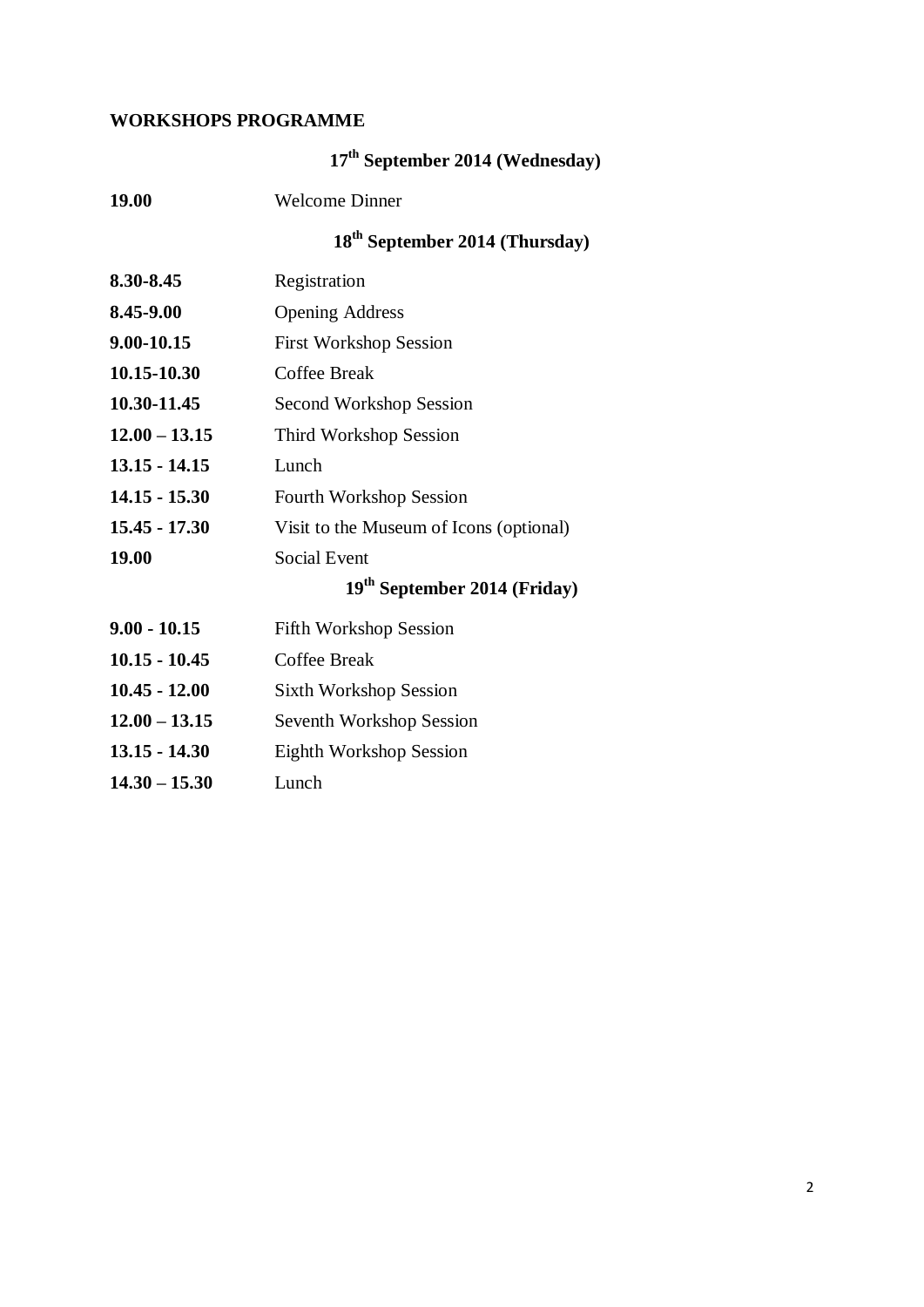## **THE PRESENTERS AND PRESENTATIONS:**

Our presenters hail from several different institutions and will speak on a variety of topics. These include:

# *ICT IN LEGAL ENGLISH TEACHING*

# *Stepanka Bilova, Masaryk University, the Czech Republic*

In the workshop we plan to explore a series of tasks which make use of modern technologies. The examples, ranging from short 5-minute tasks to more complex activities, will aim at developing all language skills; however, the focus will be on speaking and writing. We will employ Google Docs, Peer Review Software, mobile phones, as well as online Internet resources. The participants will take an active part in some of the tasks, but several authentic examples of students' achievements and feedback will also be discussed.

# *STUDENT MOTIVATION IN LEGAL ENGLISH CLASSES*

# *Barbora Chovancova, Masaryk University, the Czech Republic*

In this workshop, different ways of stimulating the interest of Faculty of Law undergraduates will be explored, ranging from the use of modern technologies to the inclusion of video extracts from films and legal dramas. Bearing in mind the importance of the learner-centred approach, several specific activities designed with the aim of boosting communication for professional purposes will be demonstrated.

# *COURT INTERPRETING: PITFALLS AND CHALLENGES*

## *Vesna Cigan, Effectus College for Finance and Law, Croatia*

Court interpreting can sometimes be difficult, demanding and stressful. In addition to high levels of proficiency in the two working languages, knowing the legal system, specific legal terminology, and the particulars of the specific case are also very important. This workshop highlights the challenges interpreters face in court trials. Well-trained professionals know how to make the necessary arrangements concerning court interpreting ahead of a trial, which can substantially improve performance and contribute to high-quality interpreting.

# *TEACHING LEGAL ENGLISH THROUGH LAW-RELATED POP CULTURE*

## *Andrzej Dąbrowski, Warsaw University, Poland*

The workshop focuses on the exploitation of law-related pop culture, including TV courtroom shows, series and feature movies in teaching Legal English. Based on different American TV productions such as *Boston Legal*, *Changing Lanes*, *Judge Judy* and *Suits*, a teaching approach is presented that integrates language skills with subject-specific (specialist) knowledge. Special attention is paid to genre-based teaching, which is the current trend in ESP instruction.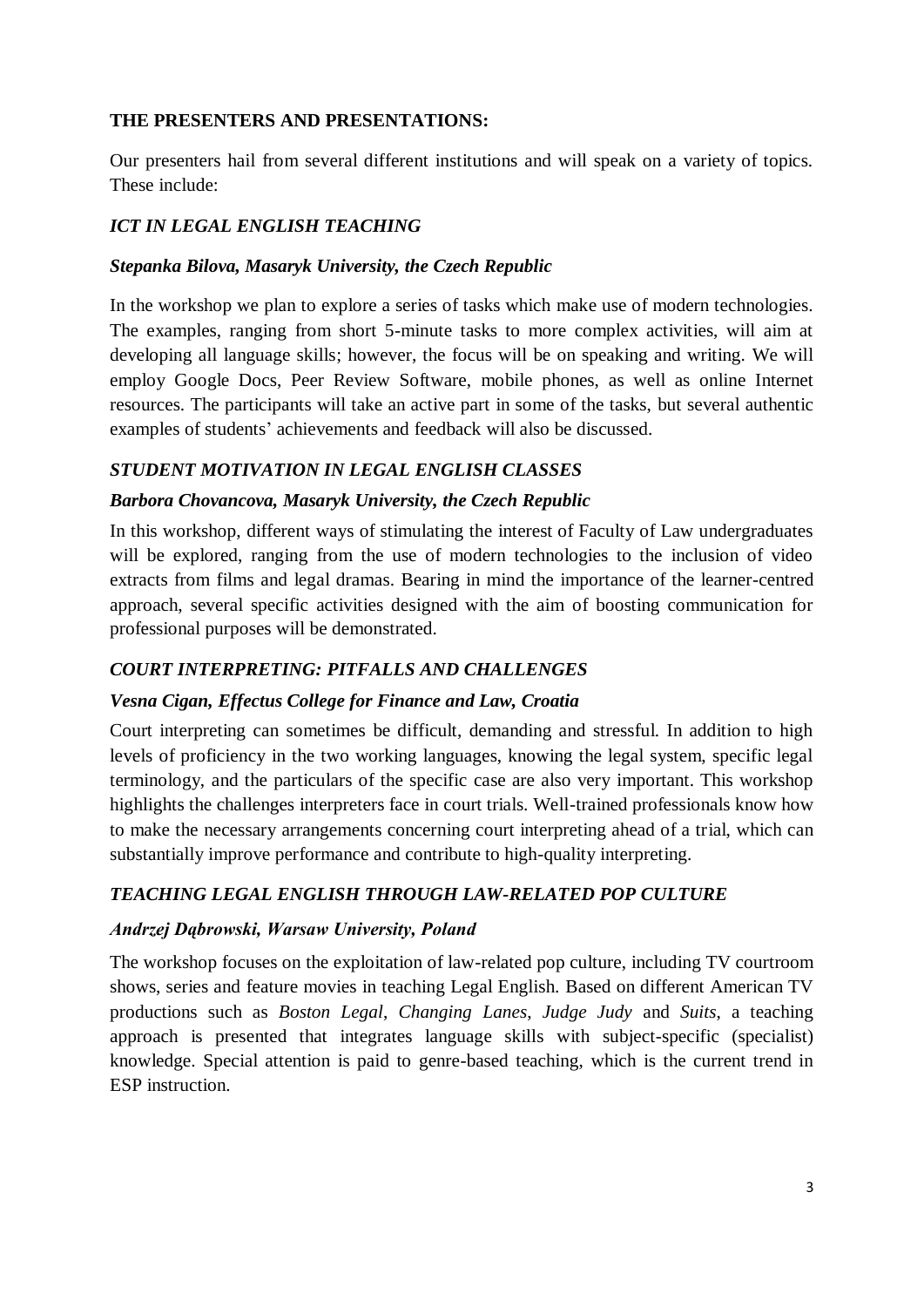# *LINGUISTIC FEATURES OF LEGAL TEXTS - A COMPARATIVE APPROACH*

### *Ljubica Kordić, University of Osijek, Croatia*

In this workshop the author analyses the linguistic features typical of legal texts. In the first part, general features of the language of law are presented, with some examples from German, English and Croatian. In the main part, the linguistic features of the language of law are discussed at the lexical, semantic, morpho-syntactic and grammatical levels. Because of the comparative approach used in the analysis, the audience is expected to take part in the workshop by comparing specific examples in German, English, Croatian and Polish in an attempt to discover the similarities and differences of linguistic features between the German, English, Croatian and Polish language of law.

## *WRITING IN PLAIN ENGLISH*

#### *Aleksandra Łuczak, Kozminski University, Warsaw, Poland*

The workshop is intended for teachers who need to run writing for law classes for preexperienced law students with no or little experience of academic or legal writing.

It will provide teachers with advice on how to teach students to draft modern documents by sequencing and selecting the content that reflects the needs of practising lawyers. It will discuss what skills students need to develop if they wish to write in legal English efficiently (e.g. planning, paragraphing, phrasing and paraphrasing) and will look at examples of practical tasks which help students learn writing in plain English (e.g. defining, summarizing, drafting and redrafting, etc.). Some ready-made teaching materials will be prepared to take home.

# *THE USE OF SYNONYMS AND ANTONYMS, PARAPHRASING AND REDRAFTING – EFFECTIVE STRATEGIES FOR TEACHING LEGAL ENGLISH VOCABULARY AND GRAMMAR.*

#### *Barbara Niepytalska, Warsaw University, Poland*

This workshop is an attempt to demonstrate the practical application of the use of synonyms and antonyms, paraphrasing and redrafting techniques in a legal English classroom. In my teaching experience, these strategies have proved to be effective in pointing out some important syntactic, lexical and grammatical features of legal English. They also facilitate the achievement of higher precision in teaching legal English as well as demonstrating different levels of its formality to learners.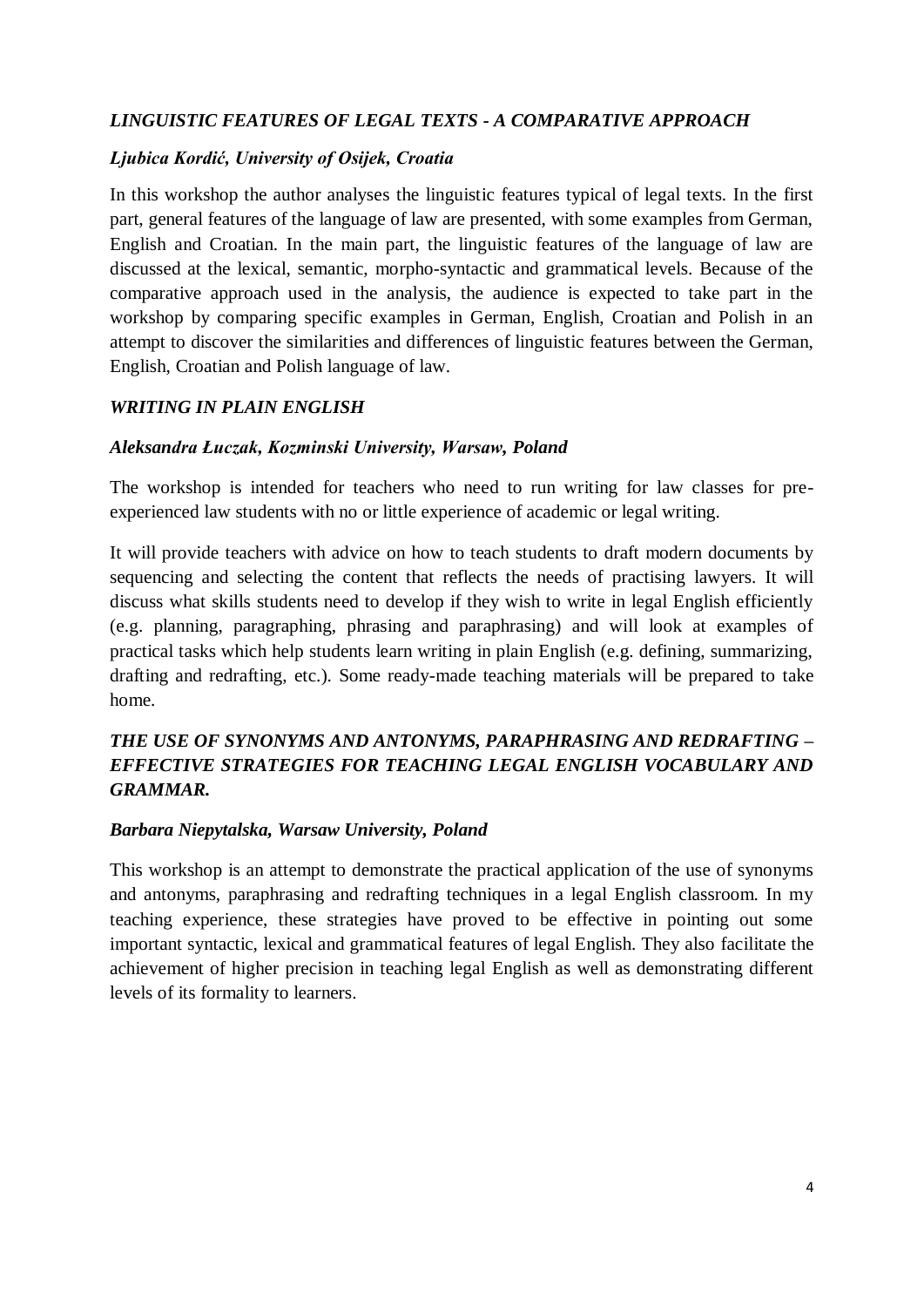## *STIMULATING SPEAKING IN LEGAL ENGLISH CLASSES*

#### *Halina Sierocka, the University of Białystok, Poland*

The workshop is intended to present different ways of stimulating speaking in Legal English classes based on authentic, landmark cases from various areas of law. It will provide teachers with advice on how to teach speaking in Legal English classes effectively. Techniques to stimulate speaking, ranging from negotiations to role plays and problem solving activities will be demonstrated. Some ready-made teaching materials will be prepared to take home.

# *CONTENT AND LANGUAGE INTEGRATED LEARNING: CLIENT CONSULTATION IN ENGLISH*

#### *Elena Vyushkina, Saratov University, Russia*

During the workshop, the presenter will share her experience in developing law students' communicative and professional competences within a one-term, optional, cross-curricular course. The presenter has been involved in coaching teams for law students' competitions and her four year work has resulted in framing an experimental cross-curricular course "Client Consultation in English". General information about international competitions for law students and the background for the development of the course will be briefly overviewed at the beginning. The basic elements of the course (course outline) will be discussed along with the methods used for training students' teams, with particular attention to the CLIL approach. In conclusion, the presenter will share her ideas for further development of similar courses (Legal Negotiations in English, Mediation in English).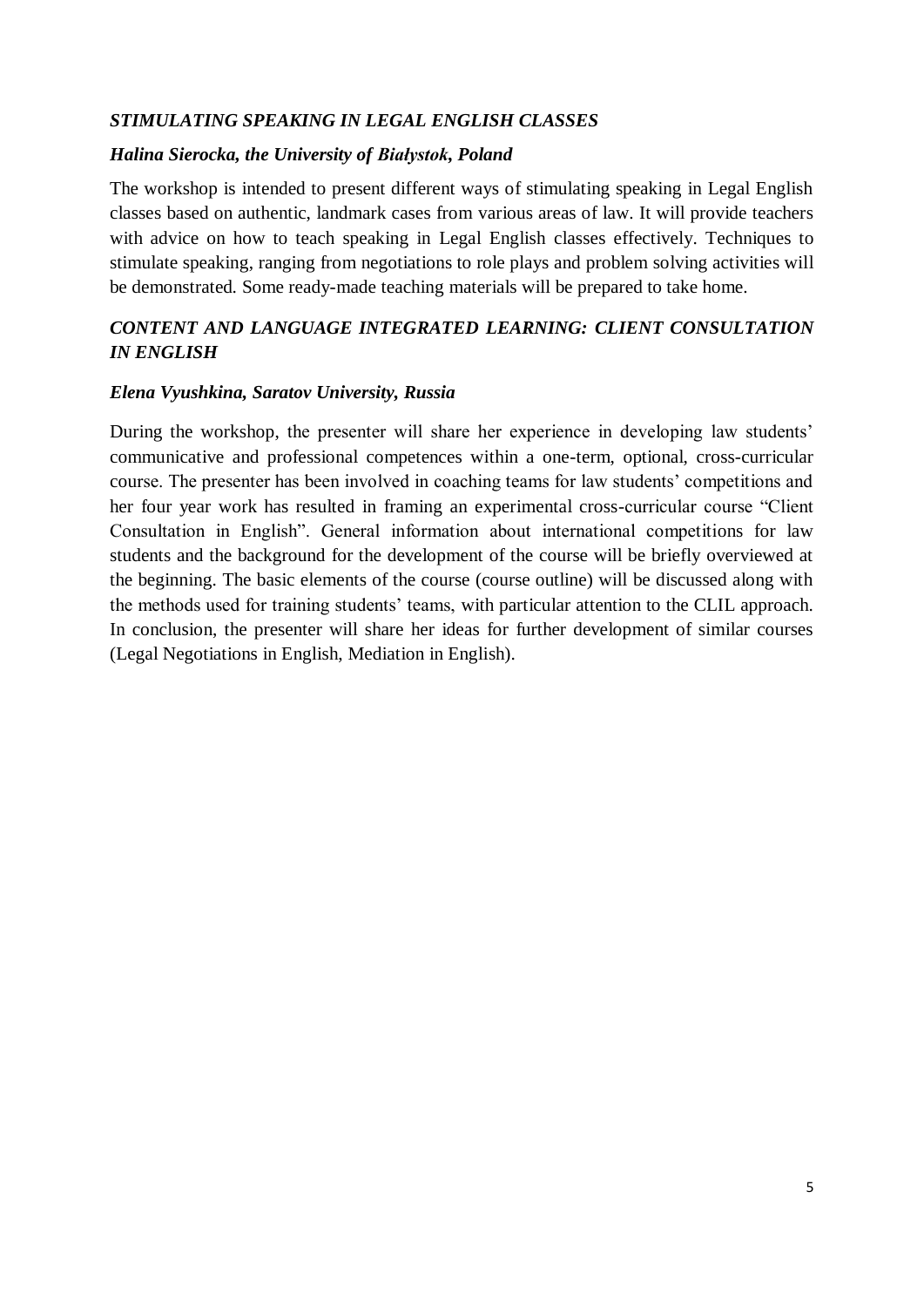## **REGISTRATION AND FEES**

Online registration can be effected between **31 th March 2014 and 1 st June 2014** using the form attached. Please note that the workshops will be held in groups not exceeding 25 people, therefore, earlier enrolment is recommended as the number of participants is limited.

**The Legal English Workshops fee** i.e. 170 EUR or 650 PLN which includes:

- accommodation for  $17^{th}/18^{th}$  September and  $18^{th}/19^{th}$  September if you wish to stay one night longer you may stay at the same hotel at a special rate,
- transport from Białystok to the hotel in Supraśl,
- coffee breaks.
- meals and refreshments,
- social event,
- training materials.

### **Please note:**

No registration can be processed unless a copy of the bank transfer is attached. No partial registration is envisaged, so it will not be possible to register for just one day. All bank charges are to be borne **by the participant.**

**Methods of payment:** by bank transfer to the University of Białystok

**Uniwersytet w Białymstoku ul. M. Sklodowskiej-Curie 14 15-097 Białystok, Poland** 

Bank Zachodni WBK X oddział w Białymstoku

Ul. M. Skłodowskiej-Curie 14

15-097 Białystok

**Account number: 11 1500 1083 1210 8005 5112 0000**

**IBAN: PL 11 1500 1083 1210 8005 5112 0000**

#### **SWIFT: KRD PBLPW**

with the postscript 'for **BLEC Workshop2014'** followed by the participant's surname.

Please remember to e-mail a copy of your bank transfer, together with the registration form, to **blec.uwb@gmail.com** as soon as the transfer has been effected.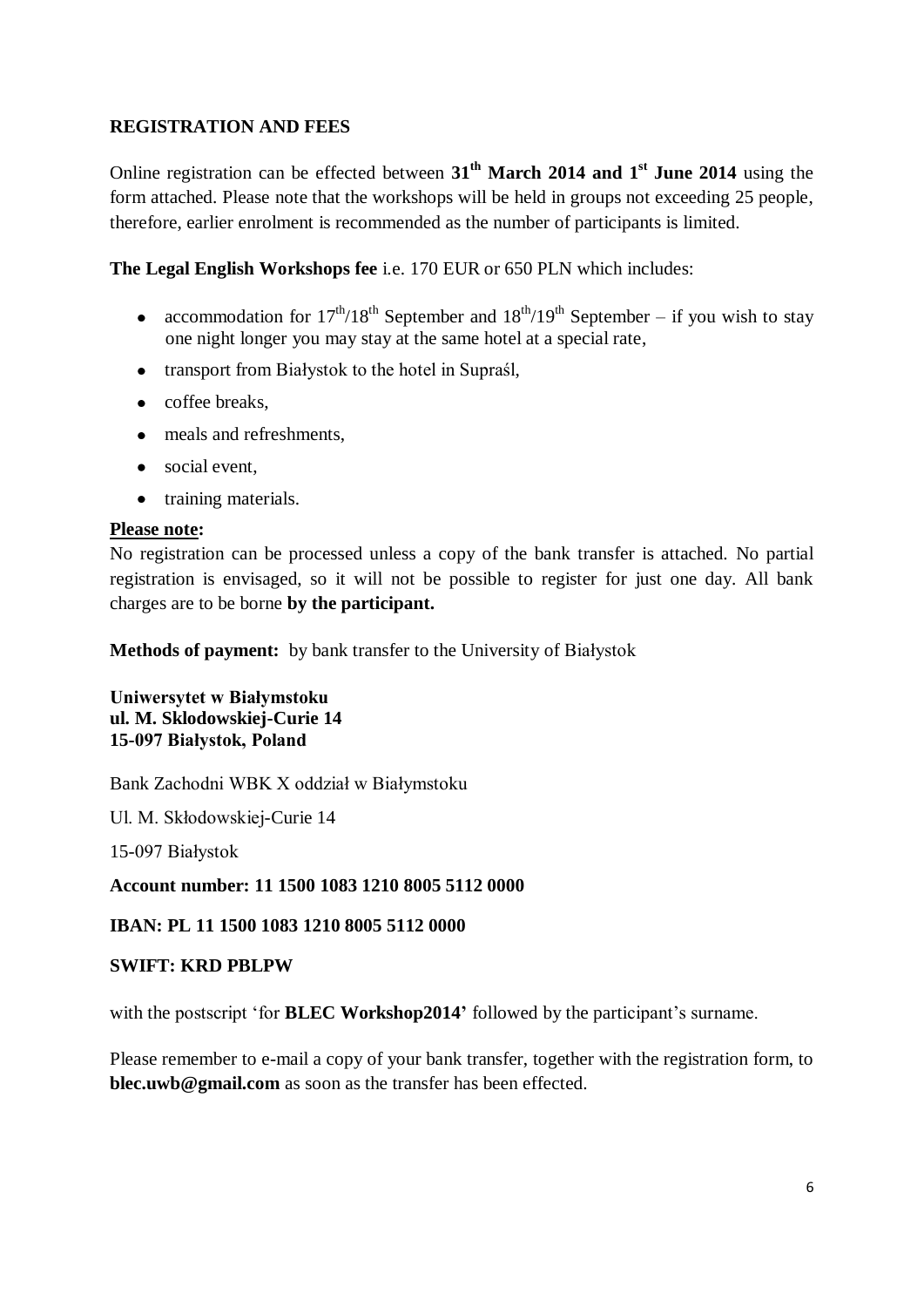## **TRAVEL INFORMATION**

Białystok is the largest city in northeastern Poland and the capital of the Podlaskie voivodeship, situated about 200 kilometres from Warsaw. It has historically attracted migrants from elsewhere in Poland and beyond, particularly from Central and Eastern Europe. This is facilitated by the fact that the nearby border with Belarus is also the eastern border of the European Union as well as the Schengen Area. It is the gateway to many natural attractions of the Podlasie region, known collectively as the *Green Lungs of Poland*, including the Biebrza and Białowieża national parks. Białystok is also the place of birth of Ludwik Zamenhoff, the inventor of the artificial language, Esperanto.

Suprasl is a charming, small town located about 15 km northeast of Białystok in the heart of the Knyszyn Forest Landscape Park. It was founded in 1501, according to legend, by the orthodox monks from the Kiev-Pechersk Lavra, who decided to settle there. One of the tourist attractions is the Museum of Icons in Supraśl, which is located in the premises of the old monastery, called Supraśl Lavra. The Museum contains one of the richest collections of icons in Poland from the  $18<sup>th</sup>$ ,  $19<sup>th</sup>$  and  $20<sup>th</sup>$  centuries.

Supraśl<http://www.poland.travel/en/health-resorts/suprasl>

Supraśl Orthodox Monastery

[http://en.wikipedia.org/wiki/Supra%C5%9Bl\\_Orthodox\\_Monastery](http://en.wikipedia.org/wiki/Supra%C5%9Bl_Orthodox_Monastery)

Codex Suprasliensis - [http://en.wikipedia.org/wiki/Codex\\_Suprasliensis](http://en.wikipedia.org/wiki/Codex_Suprasliensis)

Map of Białystok – [http://www.mapabialegostoku.pl/,](http://www.mapabialegostoku.pl/)

The city<http://www.wrotapodlasia.pl/en/>

Weather – [http://www.accuweather.com/en/pl/Białystok/275110/weather-forecast/275110](http://www.accuweather.com/en/pl/bialystok/275110/weather-forecast/275110)

Supraśl – <http://suprasl.pl/turystyka/index.php/en/>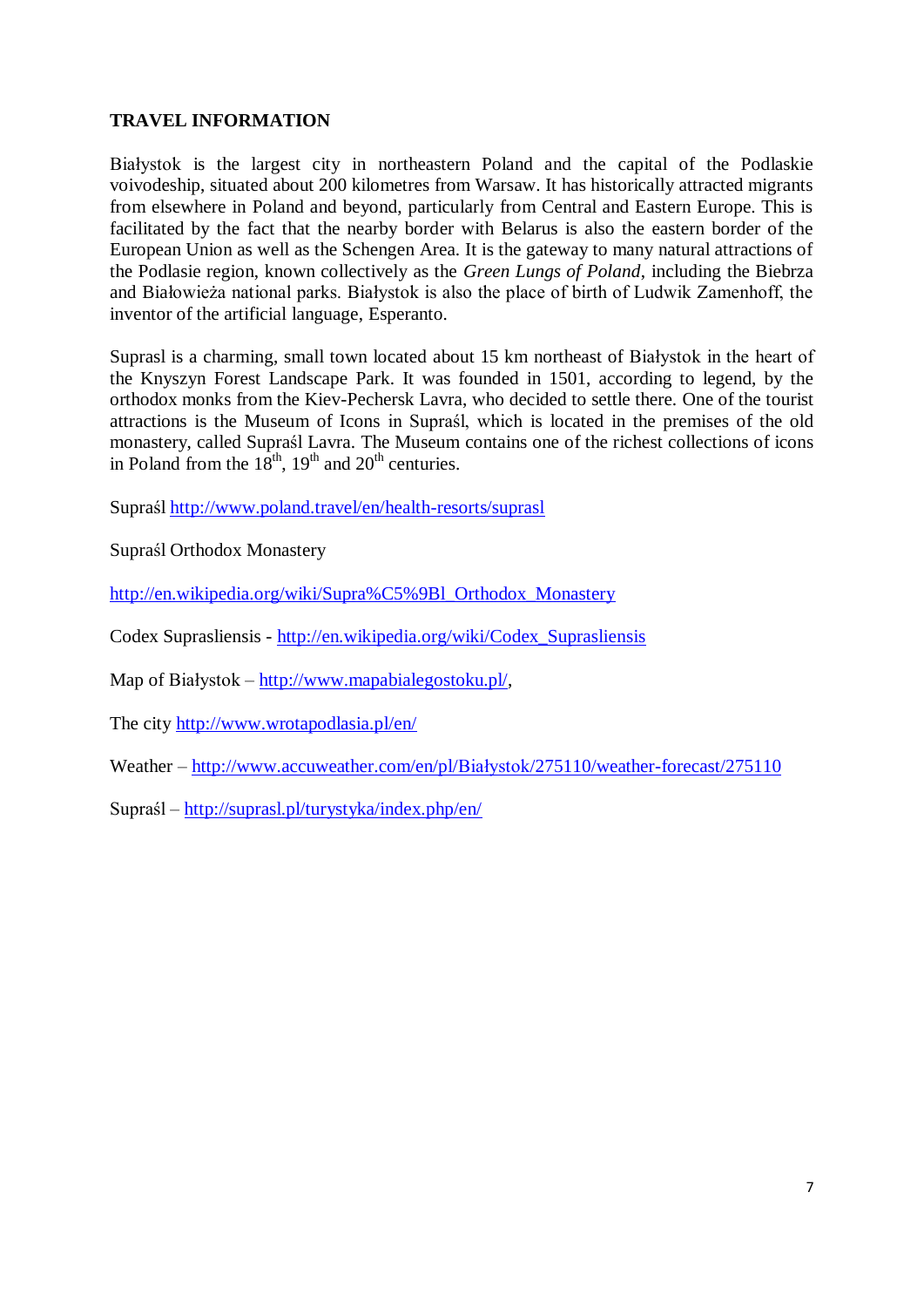# **HOW TO GET TO BIAŁYSTOK**

We will be happy to assist participants with individual travel arrangements. Once you get to Bialystok we will arrange transportation to the town of Supraśl.

There are several possibilities for getting from Warsaw to Białystok. The trip to Białystok should take about 3 hours.

### **BY PLANE**

The closest Polish international airports are: Warsaw Chopin Airport and Warsaw Modlin Airport, both located in the heart of Poland, about 200 km away from Białystok.

**[http://www.lotnisko-chopina.pl/en/](http://www.lotnisko-chopina.pl/en/passenger) <http://www.modlinairport.pl/>**

### **BY BUS**

Once you fly into Warsaw Chopin Airport or Warsaw Modlin Airport, you may take a direct express bus service that leaves for Białystok from either airport. The bus company is Podlasie Express [\(http://www.podlasie-express.pl/index.php?lang=en\)](http://www.podlasie-express.pl/index.php?lang=en). The schedule for buses to Białystok may be found at the following address:

| Warsaw Chopin Airport – Białystok              | Warsaw Modlin Airport – Białystok            |
|------------------------------------------------|----------------------------------------------|
| http://www.podlasie-                           | http://www.podlasie-                         |
| $express.pl/index.php?option=com content&view$ | express.pl/index.php?option=com_content&view |
| $=$ article&id=175&Itemid=92⟨=en               | $=$ article&id=184&Itemid=94⟨=en             |
|                                                |                                              |

Buying bus tickets online in advance is highly recommended. The price of the bus ticket is about 50 PLN (ca. 12 euro). Podlasie Express operates high quality coaches equipped with air conditioning and free Wi-Fi access.

An alternative to air, train and car travel is a bus connection, PolskiBus.com, a good value inexpensive inter-city express coach service based in Poland, serving both national and international routes. The company serves over 20 cities across Poland and Central and Eastern Europe, - including 5 European locations: Berlin, Bratislava, Prague and Vienna. PolskiBus.com operates high quality coaches equipped with air conditioning and free Wi-Fi access. For more information, please see: [http://www.polskibus.com/en.](http://www.polskibus.com/en)

## **BY TRAIN**

Another convenient way to get to Białystok is to take city bus no. 175 or train (SKM, WKD) from Warsaw Chopin Airport to Warsaw city centre (Central Warsaw) and then take a train to Białystok.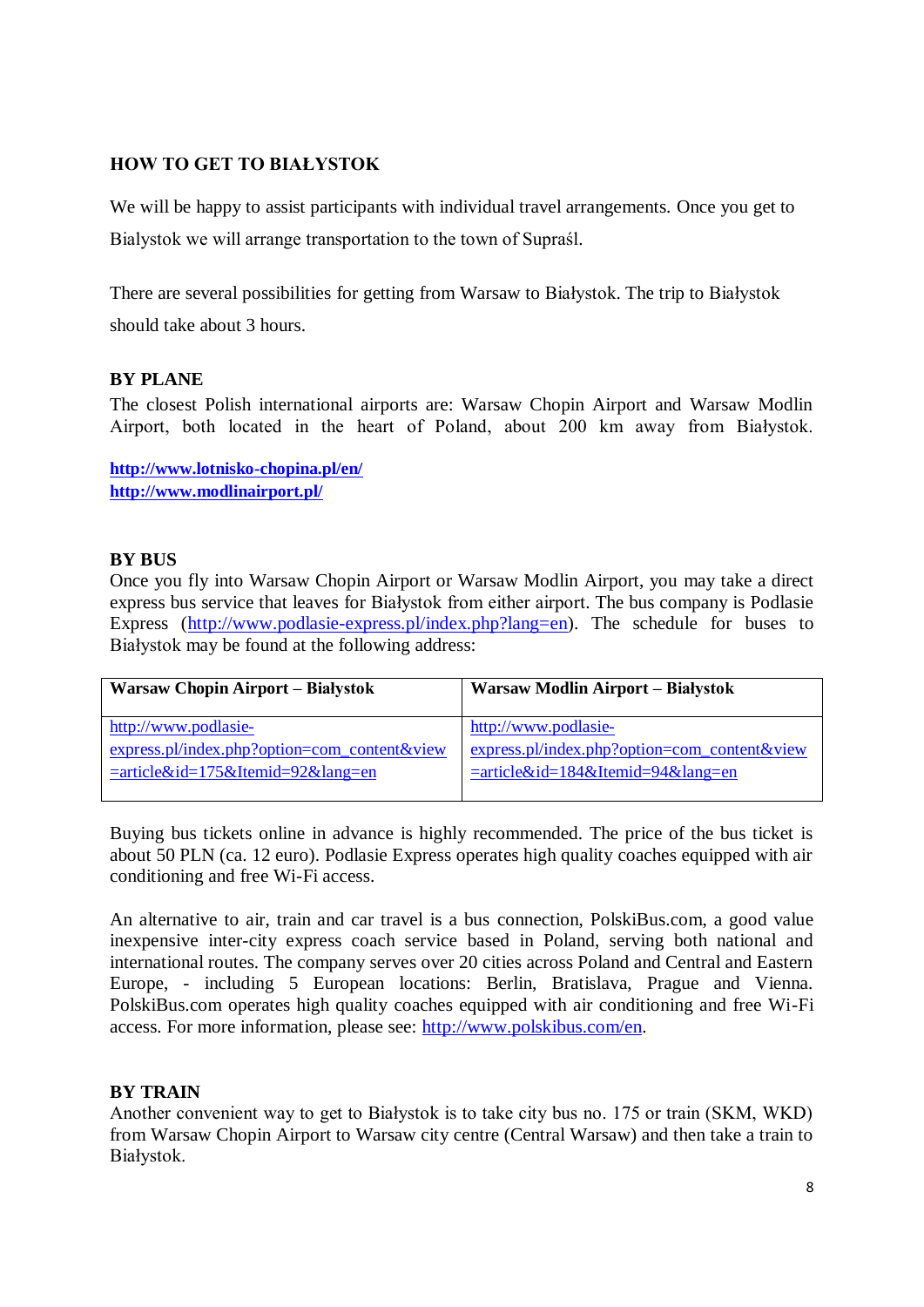|                                                     | <b>Warsaw Chopin Airport</b>                                                                                                                                                                                                                                                                                                                                                                           |                                           | <b>Modlin</b><br>Warsaw                                                                                                                                                       |
|-----------------------------------------------------|--------------------------------------------------------------------------------------------------------------------------------------------------------------------------------------------------------------------------------------------------------------------------------------------------------------------------------------------------------------------------------------------------------|-------------------------------------------|-------------------------------------------------------------------------------------------------------------------------------------------------------------------------------|
|                                                     |                                                                                                                                                                                                                                                                                                                                                                                                        | <b>Airport</b>                            |                                                                                                                                                                               |
| by<br>city<br>bus<br>& by<br>inter<br>city<br>train | take city bus no. 175 Warsaw Central railway station,<br>$\Rightarrow$<br>http://www.ztm.waw.pl/index.php?l=2<br>$\Rightarrow$ take a train (SKM, WKD) to Warsaw Central railway<br>station or Warszawa Śródmieście<br>http://wyszukiwarka.ztm.waw.pl/bin/query.exe/pn?currentC<br>SS=theme ztm&OK#connection C0-0<br>then take a direct train to Białystok<br>http://rozklad-pkp.pl/bin/query.exe/en? | $\Rightarrow$<br>centre,<br>$\Rightarrow$ | take a Modlin<br>shuttle-bus to<br>Warsaw city<br>then at Warsaw<br>Central railway<br>station take a<br>direct train to<br>Białystok<br>http://rozklad-<br>pkp.pl/bin/query. |
| by                                                  | $\Rightarrow$ take a city train (SKM<, WKD) to Warsaw Central railway                                                                                                                                                                                                                                                                                                                                  | $\Rightarrow$                             | exe/en?<br>take a train to                                                                                                                                                    |
| city<br>train<br>& by<br>inter<br>city<br>train     | station,<br>http://wyszukiwarka.ztm.waw.pl/bin/query.exe/pn?currentC<br>SS=theme_ztm&OK#connection_C0-0 or<br>later take a direct train to Białystok<br>$\Rightarrow$<br>http://rozklad-pkp.pl/bin/query.exe/en?                                                                                                                                                                                       | $\Rightarrow$<br>exe/en?                  | <b>Warsaw Central</b><br>railway station,<br>http://www.mazo<br>wieckie.com.pl<br>take a direct train<br>to Białystok<br>http://rozklad-<br>pkp.pl/bin/query.                 |

Payment in Polish currency (PLN) for a train ticket is required, but you could also use your credit card or buy a ticket by means of ticket vending machines. The price of the train ticket from Warsaw - Białystok is about 50 PLN (ca. 12 EUR). Please note that there are many ATMs and exchange offices at the railway stations.

# **Cancellation policy:**

- 100% of the conference fee is reimbursed if the cancellation is notified no later than  $15<sup>th</sup>$  June 2014.
- $\bullet$  50% of the conference fee is reimbursed if the cancellation is notified no later than 1<sup>st</sup> August 2014.
- No conference fees are reimbursed if the cancellation is notified after  $1<sup>st</sup>$  August 2014.

Please note all bank charges are to be borne **by the participant**